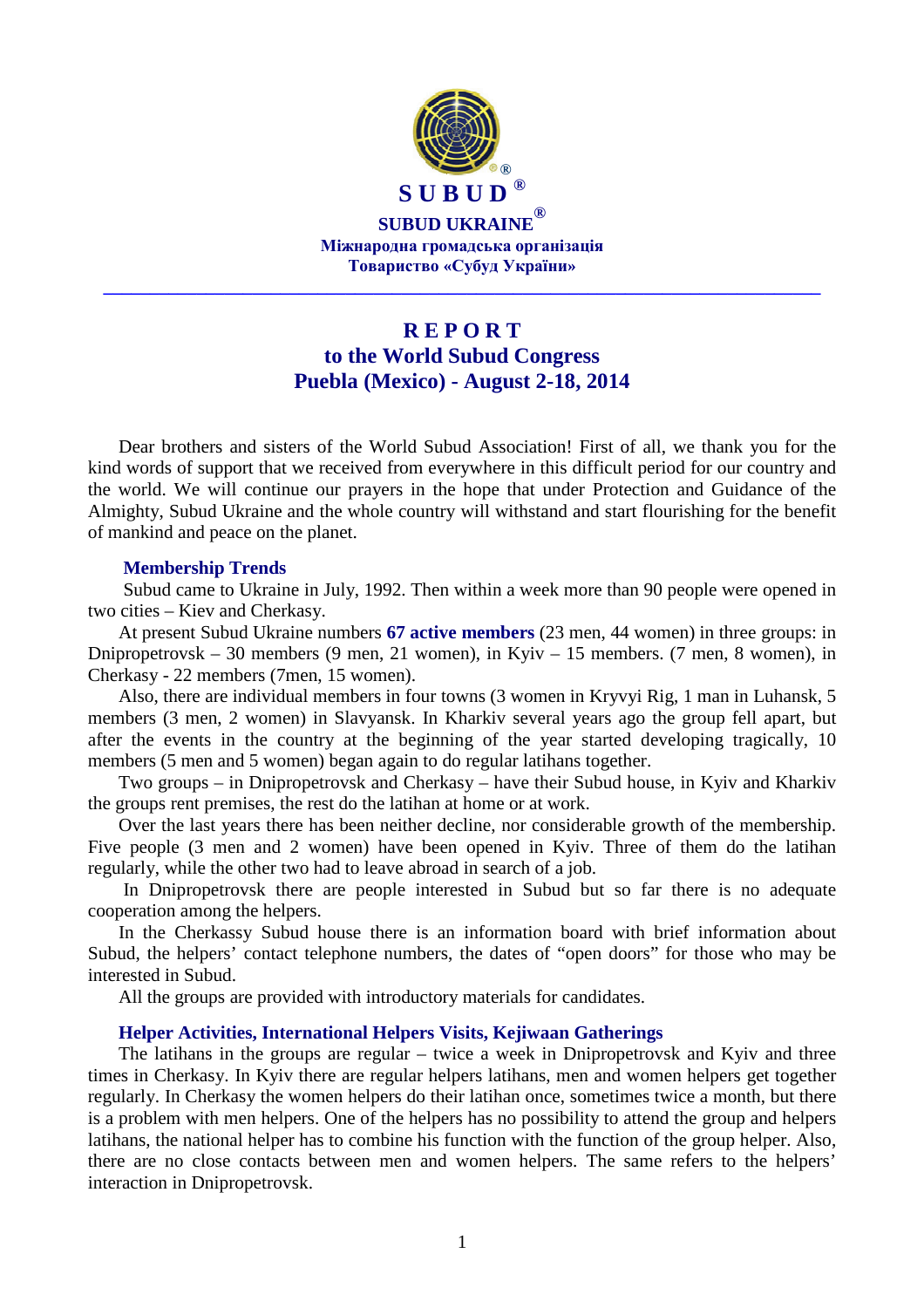Every first Thursday the members do the national latihan in their groups. There were latihans in support of peaceful resolution of conflicts in the country with tests about our attitude, unity, etc. Also, the members participate in the monthly world latihans.

On Bapak's birthday, on Subud Ukraine birthday (end of July) and during National congresses (usually on August  $24<sup>th</sup>$ , the national holiday – the Independence Day in Ukraine) all-Ukrainian kejiwaan meetings are held, which enliven interest in regular latihans and unite the members. As a rule, the helpers invite to such meetings the members who were opened in Subud but for different reasons stopped attending group latihans.

The members in Subud Ukraine are at present served by **17 group helpers** (8 men, 9 women and **4 national helpers** (2+2). The helpers from different groups help each other by mutual visits, telephone, e-mail and Skype contacts. Special thanks in this respect to the Kyiv helpers who rendered assistance to the Cherkasy group helpers and the national helpers.

The current national helpers set to work last September after testing at the National congress. Since then they visited the Subud groups in Kyiv, Dnipropetrovsk and the members in Slavyansk. They keep contacts with the groups and helpers by e-mail and telephone.

The relations between the national helpers and their joint work are at present far from harmonious, but the sense of responsibility, devotion to Subud, sincere intention to surrender to God and serve the members will, hopefully, bring fruit and harmony will be restored.

As for relations between the members and the helpers, they need to be improved in all the groups. The members complain about lack of attention on the part of the helpers, whereas the helpers believe that the active Subud members should themselves be responsible for their spiritual development without shifting it on the helpers' shoulders.

#### **Organization**

Currently only the Cherkassy group committee is complete. The Kiev group committee is represented only by the chairman, the national treasurer combines her function with the function of the group treasurer. In Dnipropetrovsk the chairlady is on a maternity leave and there is no group committee, but some members are in charge for various spheres of Subud life: contacts with the renters, payment for utilities, maintenance of the Subud house, etc. If it is necessary to take decisions, a meeting is held.

Current chairman of Subud Ukraine Oscar Dmytrash was elected last August but up to now the national committee is not completed: there is only a treasurer who is at the same time the Kyiv group treasurer. The national helpers tried to help by testing candidates but no results so far. Because Oscar does not speak English, Marsiya and Rebekka help him with correspondence.

Once a month Oscar comes to Cherkassy (where there are all the four national helpers) to do the latihan, to test and discuss things. In case of need, the Kyiv helpers (because Ocar lives in Kyiv) do the latihan or testing on his request,

National congresses are held every year, re-election congresses once in two years. Between the congresses the organizational issues are decided by the National council, which meets as required.

One of the interaction problems between the national committee and the groups is lack of feedback from the groups. Partially this is due to the fact that many members still do not have access to the internet.

Last January a joint meeting of the helpers and committee members was held in Cherkassy with the purpose of harmonization of spiritual and organizational sides of Subud Ukraine development.

### **Economic situation of the members**

The economic situation of the members is not satisfactory. There are many pensioners and members of a pre-retirement age, an average pension is below the minimum living wage and amounts to \$80-\$100 per month. Half of it is spent for ever growing utilities, while a possibility of extra earnings is limited.

The financial situation is worsened by political and economic instability, especially now that hostilities are raging in the East of Ukraine. All this also affects the psychological state of the members and their families.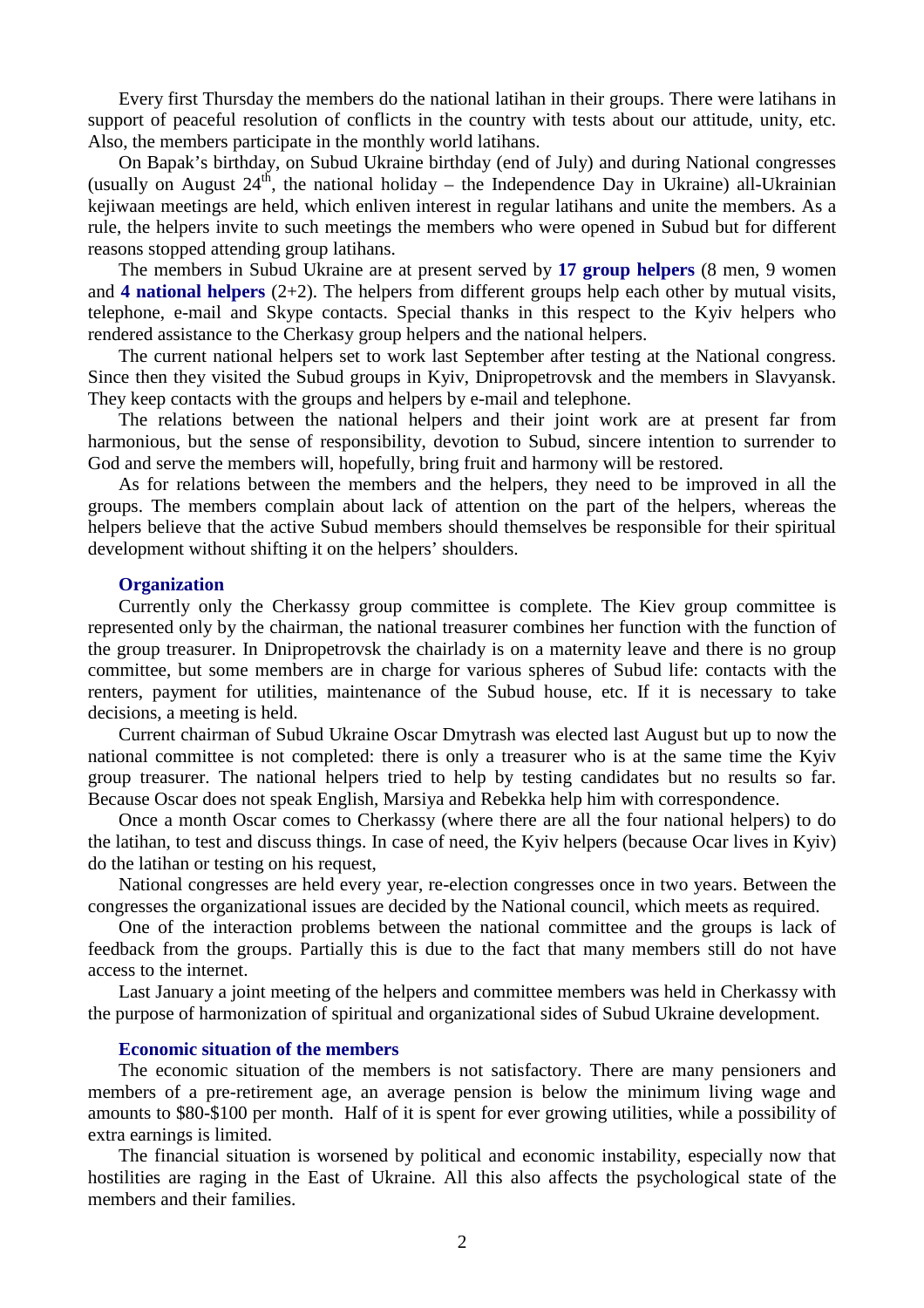# **Subud houses**

There are two Subud houses in Subud Ukraine: in Cherkasy and Dnipropetrovsk. They were purchased thanks to a loan and grants by MSF and private donations. Membership dues would not be enough to maintain the Subud houses, so, renting out the premises to yoga groups, belly-dances etc. is of great help. For special needs like repair or reconstruction jobs, the groups render mutual assistance to each other.

The expenses for the national helpers' and chairman's trips, the National cuncil meetings are covered by contributions of the groups and out of remains of the reserve formed by private donations of our foreign Subud visitors in earlier times. Our feasible annual contribution is estimated on the basis of 1 euro per person.

The available funds are mainly used for vital needs; therefore there is no possibility so far to subsidize the participation of the Ukrainian delegates in the Zonal or international meetings. The Zonal committee comes to the rescue, and we would like to express our deepest appreciation to the countries of the Zone for helping us to be part of our international Subud family.

For cost savings, all-Ukrainian meetings and National congresses are held in the last years in the Cherkasy Subud house, which is located in the midway between Kyiv and Dnipropetropvsk, and the members pay less for traveling. Also, there is no need to rent premises for the latihan and congress activities, and the members are accommodated in the guest room, on two couches in the library and just on mattresses in the latihan halls. The food is cooked by the members themselves, which brings them closer to one another and contributes to putting the latihan into practice.

### **Subud activities**

All the groups practice joint tea parties, birthday greetings, holidays celebrations. Also joint cultural outings are popular. Sometimes family members and non-Subud friends join in.

In Cherkasy cultural outings became a tradition. Once a month on Sundays the members listen to Bapak's or Ibu Rahayu's talks after the latihan. However, it should be noted that the group members do not participate actively in the national Subud events that are mostly held in the Cherkasy Subud house.

Subud Dnipropetrovsk was split into two separate groups many years ago. One of the groups left to follow a guru-type leader, while the other group remained in the Subud house. The national helpers made regular visits to Dnipropetrovsk to work with both the groups. Two years ago many members of the second group participated in the National Congress held in their city. There were tests and discussions with the International helpers Hassan and Ragna, and joint tea parties and singing together. Perhaps since then things got moving. Recently the Subud members from the second Subud group started attending the latihans in the Subud house more actively, so, we can say there is now a transition/adaptation period in Subud Dnipropetrovsk.

#### **'Wings' Activities**

Now there are no joint projects or organized wings activities in Subud Ukraine. For all that, several members in Dnipropetrovsk are working on the ICDP, in Cherkasy the group keeps contacts with the "Faith" school for mentally handicapped children, and a room in the Subud house is placed at their disposal free of charge. Occasionally, fruit, sweets, clothes are handed over for Christmas to the children's departments of cancer and tuberculosis clinics.

# **Enterprises**

There are no joint Subud enterprise projects but some members put their entrepreneurial abilities into practice developing their talents. Thus, in Cherkasy two Subud sisters (mother and daughter) organized a school of oriental dances both for Subud members and women from outside/ They also develop their talent as landscape designers in the Subud house, their flower compositions in front of the house delight the eyes of the members and passers-by. Three Subud sisters are internationally known in the Subud world as knitters of Subud slippers. One Subud brother conducts guitar playing courses, another one organized a "Heath School". One Subud brother runs dietary supplements enterprise, another one tries to develop meat production and one Subud couple - to afford the Braille project. In Kharkiv one Subud sister develops her sewing workshop. There are needs in wider contacts with Subud and non-Subud entrepreneurs and product markets abroad.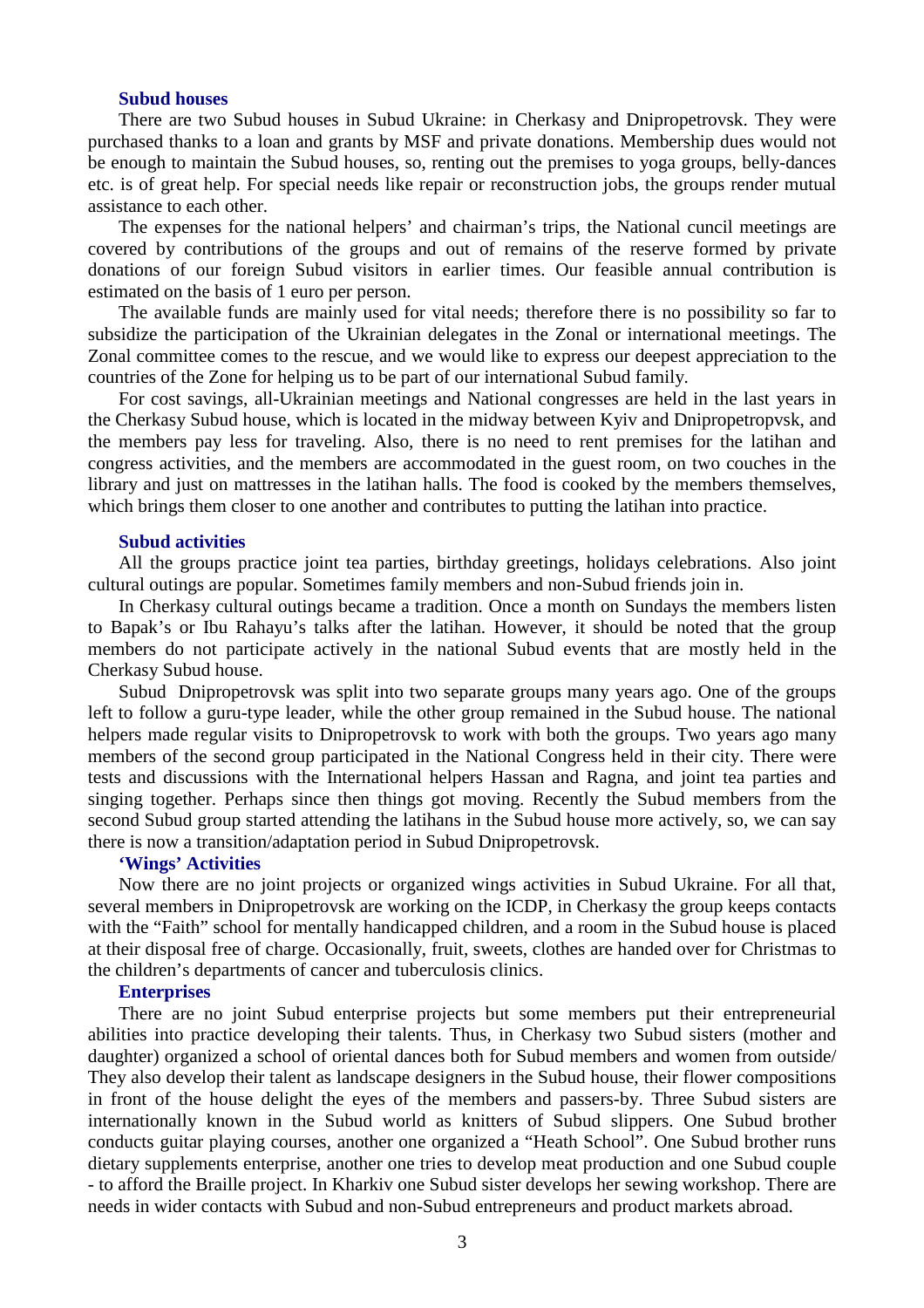# **Cultural activities**

On the initiative of a Subud brother, the "Poetry for peace" evening took place in the Cherkasy Subud house last year following the initiative of SICA international. Hopefully, there will be continuation.

In Kharkiv a jazz group «PUR:PUR» was established several years ago. A young talented Subud brother is its inspirer, musician and composer. Included into the group are non-Subuders and a Subud sister - vocalist. The group successfully plays on tours in Ukraine, Russia, Georgia, Lithuania, and participates in international jazz festivals. The musicians gave charitable concerts for cancer sick children and inmates of a children's home. Of course, they are interested in contacts and cooperation with Subud and non-Subud musicians – why not?! – and in an impresario far abroad.  $\odot$ 

#### **Translations and publications**

About 20 years ago a translations and publications unit was established in Subud Ukraine thanks to financial support of SPI to provide the Russian-speaking Subud community (Ukraine, Russia, Moldova, Lithuania, Latvia) with Subud literature. Volumes 2-22 of Bapak's talks have been translated and Volumes 23 and 24 are ready for publication. Volum 25 is translating now. About 200 Ibu Rahayu's talks and letters have been translated. Bapak's books "Susila Budhi Dharma" and "Autobiography" are at our members' disposal in Russian.

Added to this list are several books about Subud for candidates, Subud author's books about their Subud experience, video of two Bapak's talk and six Ibu Rahayu's talks with Russian subtitles, a video "A Gift from God" about Bapak and Subud. Also, the members of the translation unit help with the translation of WSA and Zone 4 information. Currently materials about preparations for the World Subud Congress are regularly translated.

Apart from the above-mentioned Russian-speaking Subud countries, there were orders for Subud literature from Uzbekistan, Kirghizia, Turkey, Serbia, Italy, Germany and the USA.

Owing to lack of funds, there are uncompleted projects for four books in the publications portfolio. Also, money is needed for the publication of Leonard Lassale's book "Source of Life" and Luqman Keele's book "Journey Beyond the Stars, a story of the early life of Muhammad Subuh" which arouses our members' interest.

It should be also noted that the Ukrainian Subud members feel shortage of international materials with kejiwaan contents. In the period from 1994 to 2001 Subud Ukraine was publishing its periodical "Light of Subud", where the translated materials from "Subud Voice" were placed along with articles about Ukrainian Subud experience and information about international Subud. At present, to our great regret, Subud Ukraine has neither finances, nor possibility to regularly translate the "Subud Voice".

#### **International Subud Life**

At present the members do not display much interest in international Subud life. There are certain reasons for this: lack of finances to participate in international Subud events, difficulties in obtaining visas, urgent everyday needs in connection with the current political and economic situation and social instability in the country, etc. But the main issue is language barrier which prevents them from really being part of the world Subud family.

With Love, Thanks and Respect  $\sim$ 

*Rebekka Lykhatska on behalf of Subud Ukraine national helpers*